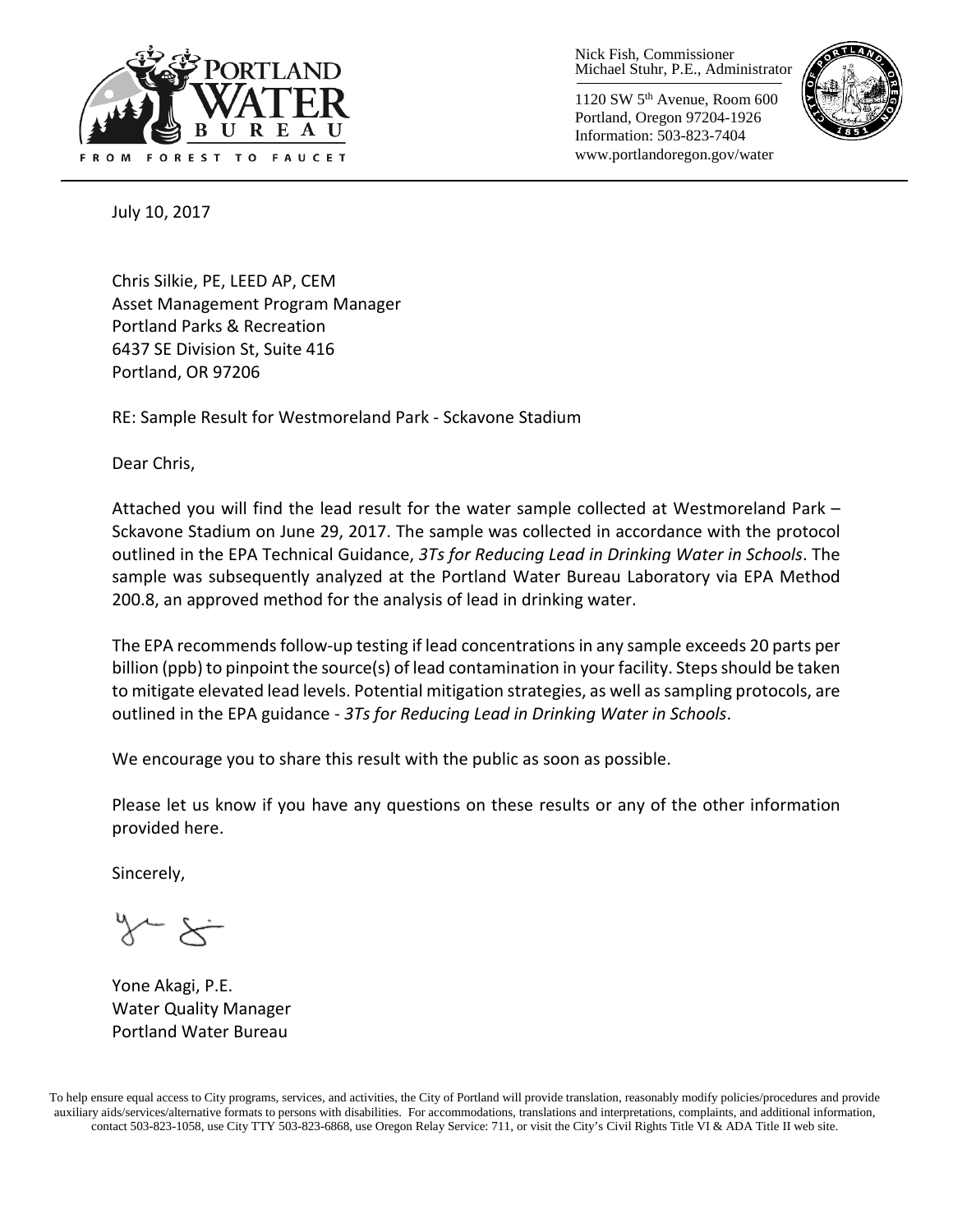

## **Portland Water Bureau Laboratory Report**

**OR 100014**

## **Westmoreland Park - Sckavone Stadium**

| <b>PWB</b> |                                           | Date             | <b>Time</b>      | Lead  |
|------------|-------------------------------------------|------------------|------------------|-------|
|            | <b>Sample ID   Location Description</b>   | <b>Collected</b> | <b>Collected</b> | (ppb) |
| BB91129    | <b>ISCKAVONE STADIUM CONCESSIONS SINK</b> | 6/29/2017        | 7:32:00 AM       | 34.9  |
| BB91130    | <b>ISCKAVONE STADIUM DUGOUT - SOUTH</b>   | 6/29/2017        | 7:36:00 AM       | 4.87  |
| BB91131    | ISCKAVONE STADIUM DUGOUT - NORTH          | 6/29/2017        | 7:42:00 AM       | 3.62  |

ppb = parts per billion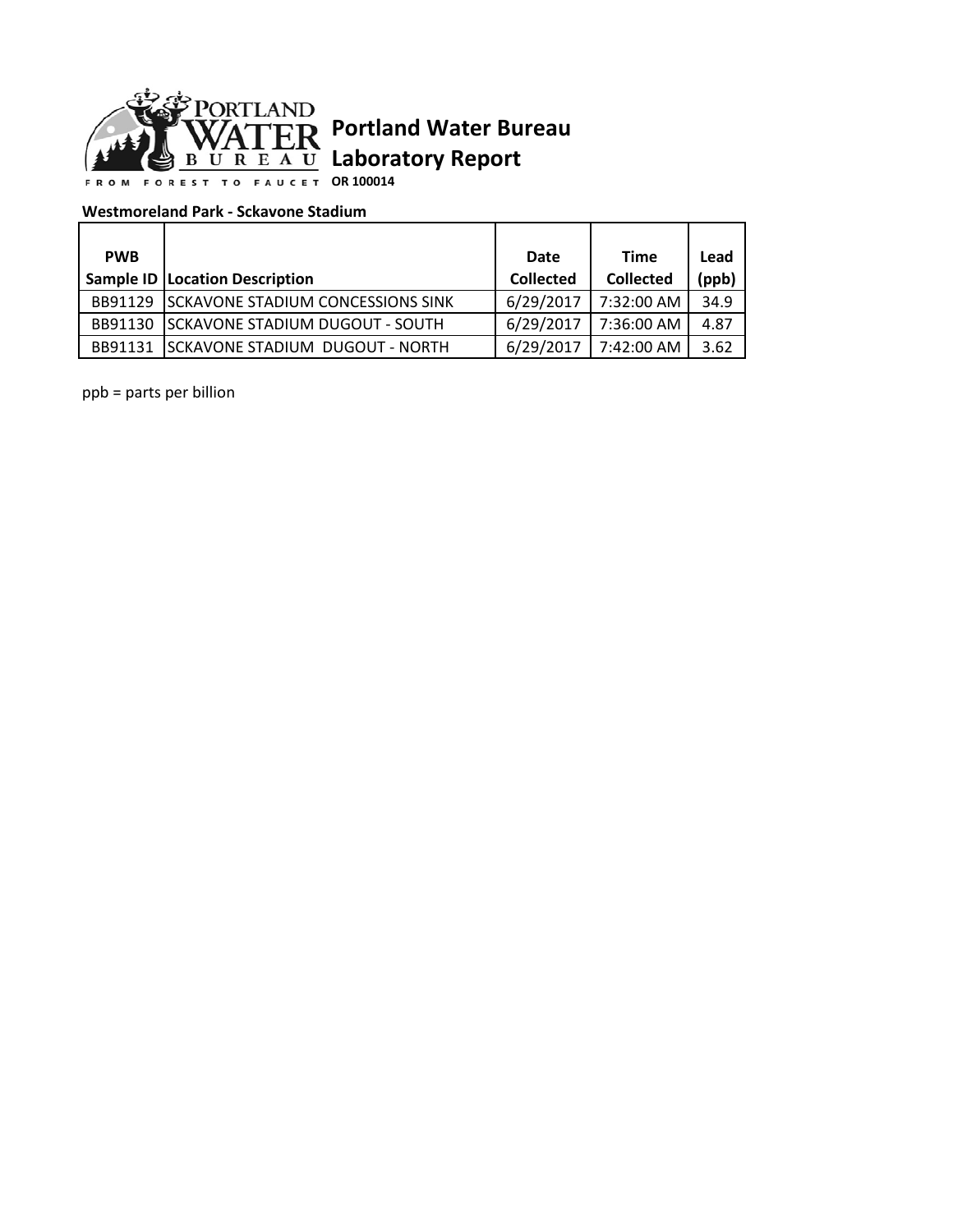

Nick Fish, Commissioner Michael Stuhr, P.E., Administrator

1120 SW 5th Avenue, Room 600 Portland, Oregon 97204-1926 Information: 503-823-7404 www.portlandoregon.gov/water



August 17, 2017

Chris Silkie, PE, LEED AP, CEM Asset Management Program Manager Portland Parks & Recreation 6437 SE Division St, Suite 416 Portland, OR 97206

RE: Follow-up Sample Results for Westmoreland Park – Sckavone Stadium

Dear Chris,

Attached you will find the lead results for the follow-up water samples collected at Westmoreland Park – Sckavone Stadium on August 11, 2017. Samples were collected based on protocols outlined in the EPA Technical Guidance, *3Ts for Reducing Lead in Drinking Water in Schools*. The samples were subsequently analyzed at the Portland Water Bureau Laboratory via EPA Method 200.8, an approved method for the analysis of lead in drinking water.

The lead results from these follow-up samples are intended to provide additional information on the possible source(s) which are contributing lead to water in your facility. Information on the interpretation of these results, as well as possible mitigation strategies, are outlined in the EPA guidance – *3Ts for Reducing Lead in Drinking Water in Schools*.

We encourage you to share these results with the public as soon as possible.

Please let us know if you have any questions on these results or any of the other information provided here.

Sincerely,

Yone Akagi, P.E. Water Quality Manager Portland Water Bureau

To help ensure equal access to City programs, services, and activities, the City of Portland will provide translation, reasonably modify policies/procedures and provide auxiliary aids/services/alternative formats to persons with disabilities. For accommodations, translations and interpretations, complaints, and additional information, contact 503-823-1058, use City TTY 503-823-6868, use Oregon Relay Service: 711, or visi[t the City's Civil Rights Title VI & ADA Title II web site.](http://www.portlandoregon.gov/oehr/66458)